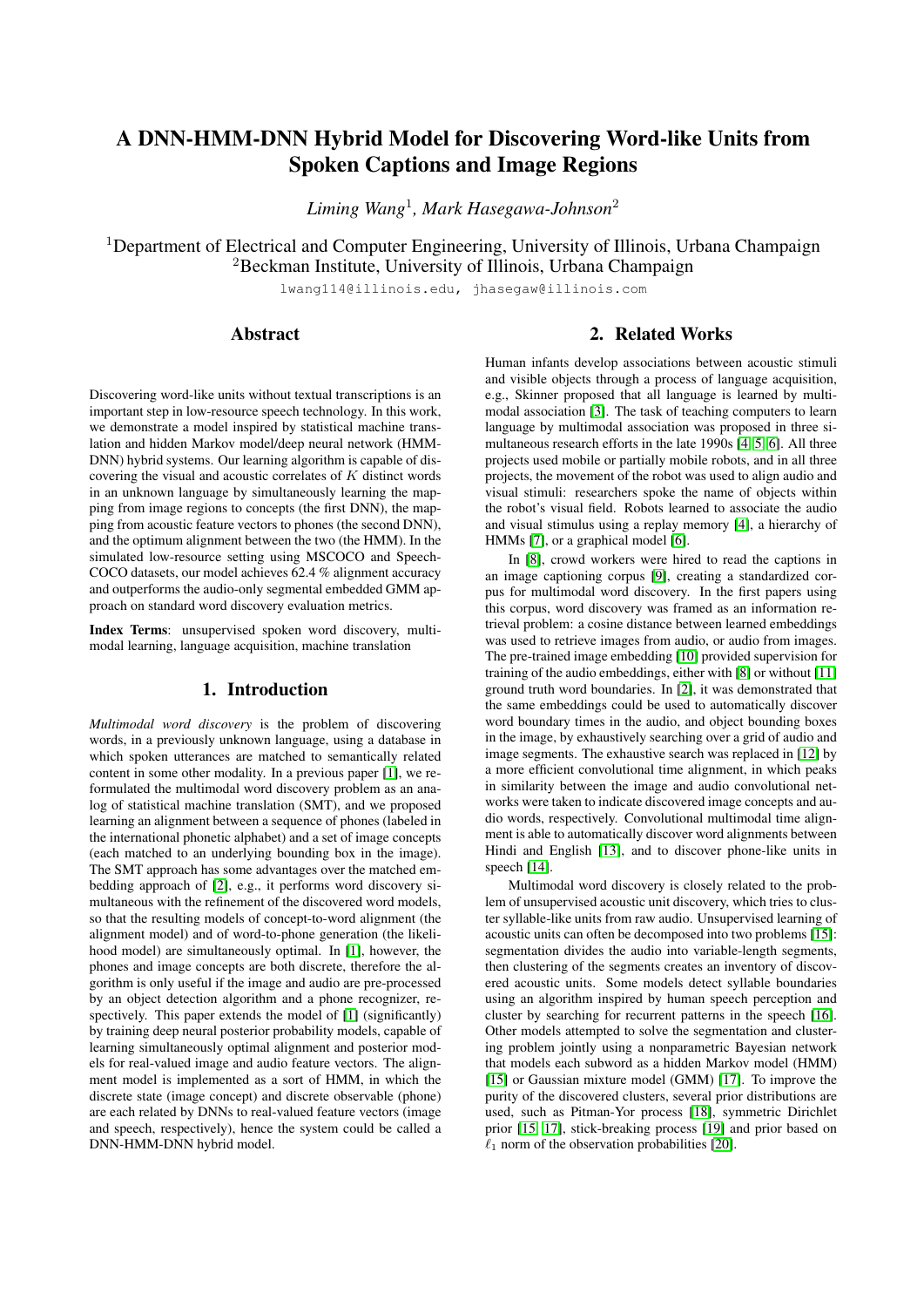## 3. Problem Formulation

Suppose a language learner tries to learn a set of unknown visually salient words from a spoken image caption with acoustic features  $\mathbf{x} = [x_1, x_2, \cdots, x_T] \in \mathbb{R}^{D_x \times T}$  and a set of image regions with features  $\mathbf{y} := [y_1, y_2, \cdots, y_L] \in \mathbb{R}^{D_y \times L}$ . Assume that each image region y<sup>i</sup> depicts a single, discrete *image concept*  $z_i$ , and that the image concepts  $\mathbf{z} := [z_1, \dots, z_L]$ are independent, identically distributed drawn from a finite collection of concepts  $C = \{1, \dots, K\}$ , where K is the maximum number of distinct concepts the learner can learn in one phase of acquisition. Assume that each acoustic feature  $x_t$  represents a single acoustic phone unit  $\phi_t$  drawn from the phone set  $\Phi = \{1, \dots, V\}$  and aligns to at most one image concept  $z_{i_t}$ . Suppose the alignments  $\mathbf{i} := [i_1, \cdots, i_T], i_t \in \{1, \ldots, L\}$  are generated by a Markov chain  $p(i_t|i_{t-1}, L)$ , and the phone features  $\phi := [\phi_1, \cdots, \phi_T]$  are drawn independently given their aligned image regions, then the conditional likelihood  $p(x|y)$ can be written as:

$$
p(\mathbf{x}|\mathbf{y}) = \sum_{\mathbf{z}, \mathbf{i}, \phi} p(\mathbf{z}|\mathbf{y}) p(\mathbf{i}, \phi, \mathbf{x}|\mathbf{z}, L)
$$
 (1)

$$
p(\mathbf{z}|\mathbf{y}) = \prod_{i=1}^{L} p(z_i|y_i)
$$
 (2)

$$
p(\mathbf{i}, \phi, \mathbf{x} | \mathbf{z}, L) = \prod_{t=1}^{T} p(i_t | i_{t-1}, L) \sum_{\phi_t \in \Phi} p(\phi_t | z_{i_t}) p(x_t | \phi_t)
$$
\n(3)

Further, the *unimodal concept posterior* probability of the image concepts,  $p(z_i = k|y_i) =: \pi_{ik} =: \pi_k(y_i)$  is assumed to be a softmax distribution of some kernel functions  $g_k, k \in \mathcal{C}$ referred later as the *visual kernels*:

$$
\pi_{ik} = \frac{\exp(g_k(y_i))}{\sum_{k'=1}^{K} \exp(g_{k'}(y_i))}
$$
(4)

To allow a more general class of observation probability distributions for the acoustic features, we approximate  $p(x_t|\phi_t)$  with the *unimodal phone posterior* probability  $p(\phi_t = \phi | x_t) =$ :  $b_{t\phi}$  =:  $b_{\phi}(x_t)$  by assuming uniform prior on the phones and the segment features:

$$
b_{t\phi} := \frac{\exp(h_{\phi}(x_t))}{\sum_{\phi' \in \Phi} \exp(h_{\phi'}(x_t))}
$$
(5)

$$
p(x_t|\phi_t) = \frac{p(x_t)p(\phi_t|x_t)}{p(\phi_t)}
$$
\n(6)

$$
\propto p(\phi_t|x_t) = b_{t\phi_t},\tag{7}
$$

where  $h_{\phi}(\cdot)$ ,  $\phi \in \Phi$  are some kernel functions called the *acoustic kernel* similar to the visual kernel.

The goal of our model is to infer the hidden concepts z, the hidden phone clusters  $\phi$  and the hidden alignments i between each image region and subsets of phone segments that describe that image region, with a maximum *a posteriori* rule:

$$
\mathbf{z}^*, \phi^*, \mathbf{i}^* = \arg \max_{\mathbf{z}, \phi, \mathbf{i}} p(\mathbf{z}, \phi, \mathbf{i} | \mathbf{x}, \mathbf{y}). \tag{8}
$$

#### 4. Model Description

Our model consists of three main components: An HMM alignment model, a concept posterior model learned by a DNN, and a phone posterior model learned by another DNN.

If Eq. [\(2\)](#page-1-0) were a product over time  $(\prod_{t=1}^{T} p(z_{i_t} | y_{i_t}))$  rather than over image regions  $(\prod_{i=1}^{L} p(z_i|y_i))$ , then Eq. [\(1\)](#page-1-1) would be a time-synchronized HMM, and could be solved using the forward-backward algorithm. However, that is not the case since we assume each image region represents a unique concept.

The expectation maximization (EM) algorithm is used to optimize Eq. [\(1\)](#page-1-1) with respect to the initial probability  $p(i_t|L)$ and transition alignment probabilities  $p(i_t|i_{t-1}, L)$  and the concept-to-phone probabilities  $p(\phi_t|z_i)$ . While the full latent variable space has exponential complexity ( $\mathcal{O}\left\{K^L\right\}$ ), it turns out that under the Markov assumption, we only need to evaluate a small subset of the latent posterior probabilities to update the parameters of the alignment model using the *partial state* variables  $s_t := (i_t, z_{i_t}), t = 1, \cdots, T$ . The forward-backward algorithm over  $s_t$  has forward probabilities  $\alpha_t(i, k) := p(\mathbf{x}_{1:t}, z_i = k, i_t = i | \mathbf{y})$  and backward probabilities  $\beta_t(i,k) := p(\mathbf{x}_{t+1:T} | z_i = k, i_t = i, \mathbf{y})$  that contain the concept posterior of exactly one image region at a time, e.g.,

<span id="page-1-3"></span><span id="page-1-1"></span>
$$
\alpha_t(j,l) = \sum_{i=1}^L \sum_{k=1}^K \alpha_{t-1}(i,k) a_{ij} p(l|i,j,k,y_j) p(x_t|k), \quad (9)
$$

<span id="page-1-0"></span>where  $p(l|i, j, k, y_i) = \mathbb{1}[k = l]$  if  $i = j$ , else  $\pi_{jl}$ ;  $a_{ij}$  $p(i_t = j | i_{t-1} = i, L)$ , and  $p(x_t | k) = \sum_{\phi_t} p(\phi_t | z_{i_t} = k) b_{t\phi}$ .

For the unimodal concept and phone posteriors, gradient ascent with respect to the log conditional likelihood  $L_{MLE}$  =  $\log p(\mathbf{x}|\mathbf{y})$  is used to update their parameters. The gradients propagating to the visual kernels and the acoustic kernels can be shown respectively to be:

$$
\frac{\partial L_{MLE}}{\partial g_{ik}} = \frac{1}{p(\mathbf{x}|\mathbf{y})} \sum_{j=1}^{K} \frac{p(\mathbf{x}, z_i = j|\mathbf{y})}{\pi_{ij}} \frac{\partial \pi_{ij}}{\partial g_{ik}} \tag{10}
$$

$$
= p(z_i = k | \mathbf{x}, \mathbf{y}) - \pi_{ik} =: \Delta_{ik}^{image} \tag{11}
$$

$$
\frac{\partial L_{MLE}}{\partial h_{t\phi}} = p(\phi_t = \phi | \mathbf{x}, \mathbf{y}) - b_{t\phi} =: \Delta_{t\phi}^{phone}.
$$
 (12)

<span id="page-1-2"></span>Intuitively, the gradients for modalities are positive in the direction that moves the concept and phone unimodal posteriors ( $\pi_{ik}$  and  $b_{t\phi}$ ) closer to the multimodal posterior probabilities of concept k and phone  $\phi$ , respectively. For example, when  $g_k(y)$  (similarly  $h_{\phi}(x)$ ) is a scaled Euclidean kernel,  $g_k(y) = -\|y - \mu_k^{im}\|_2^2/2\sigma^2$ , then Eq. [\(4\)](#page-1-2) becomes a scaled Gaussian, whose mean is re-estimated as

<span id="page-1-4"></span>
$$
\mu_k^{image} = \frac{\sum_{i=1}^{L} \Delta_{ik}^{image} y_i}{\sum_{i=1}^{L} \Delta_{ik}^{image}} \tag{13}
$$

In general, the parameters  $\theta$  of the kernel functions satisfy:

$$
\frac{\partial L_{MLE}}{\partial \theta_k^{image}} = \sum_{i=1}^{L} \sum_{k'=1}^{K} \Delta_{ik'}^{image} \frac{\partial g_{k'}(y_i)}{\partial \theta_k^{image}},
$$
(14)

where the gradient step  $\Delta_{ik}^{image}$  is computed from  $p(z_i)$  $k|\mathbf{x}, \mathbf{y})$ , which can be computed in  $O(L^3KT)$  time using a *biased* version of the forward probability. Define the biased forward probability to be  $\alpha_t(i|j,k) := p(\mathbf{x}_{1:t}, i_t = i|z_j = k, \mathbf{y}),$ for  $i = 1, ..., L, k = 1, ..., K$ , then:

<span id="page-1-5"></span>
$$
p(z_i = k | \mathbf{x}, \mathbf{y}) = \frac{\pi_{ik} \sum_{j=1}^{L} \alpha_T(j | i, k)}{\sum_{k=1}^{K} \pi_{ik} \sum_{j=1}^{L} \alpha_T(j | i, k)}.
$$
(15)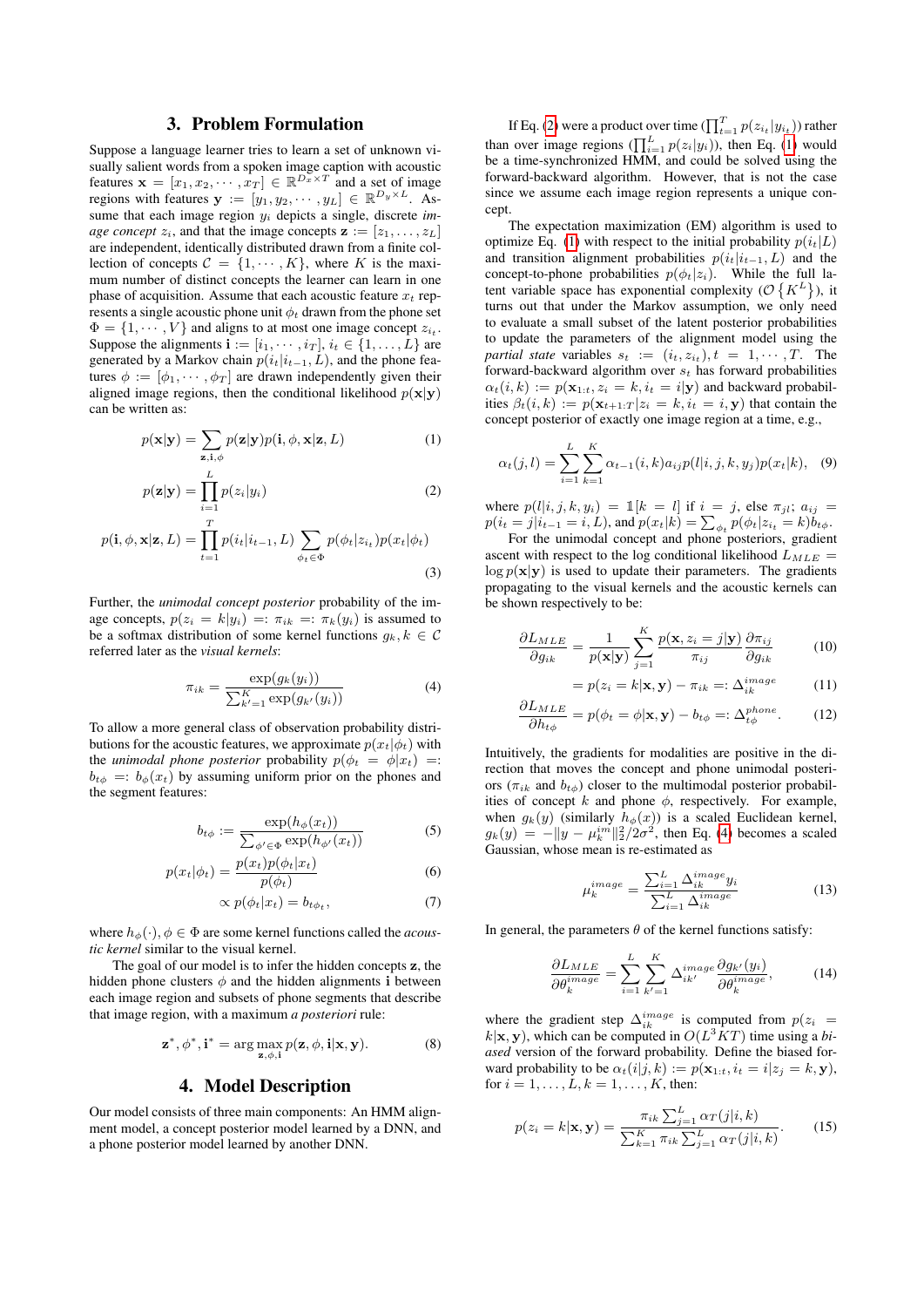Gradient update of  $\theta_{\phi}^{phone}$  is similar, except that the multimodal phone posterior  $p(\phi_t = \phi | \mathbf{x}, \mathbf{y})$  is a direct byproduct of the unbiased EM algorithm:

$$
p(\phi_t|\mathbf{x}, \mathbf{y}) = \frac{\sum_{i=1}^{L} \alpha_t(i, z) p_t(\phi_t|z) \beta_t(i, z)}{\sum_{i=1}^{L} \sum_{z=1}^{K} \alpha_t(i, z) p_t(\phi_t|z) \beta_t(i, z)}, \quad (16)
$$

where  $p_t(\phi_t|z) = \frac{p(\phi_t|z)p(x_t|\phi_t)}{\sum_{\phi_t \in \Phi} p(\phi_t|z)p(x_t|\phi_t)}$ .

Since our model has an exponential state space, simultaneously decoding  $z^*$ , i<sup>\*</sup> and  $\phi$  is intractable, but a reasonable approximation can be implemented using a type of coordinate descent. Using a Viterbi algorithm similar in form to Eq. [\(9\)](#page-1-3),  $\mathbf{i}^* = \argmax p(\mathbf{i}|\mathbf{x}, \mathbf{y})$  can be optimized with an implicit average over all possible z, then z<sup>\*</sup> can be optimized element-wise assuming a known i<sup>\*</sup>:

$$
\mathbf{z}^* \approx \operatorname*{argmax}_{\mathbf{z}} p(\mathbf{z}|\mathbf{i}^*, \mathbf{x}, \mathbf{y}) \propto \prod_{i=1}^{L} \prod_{t:i_t=i} p(x_t|z_i)
$$
 (17)

#### 5. Experimental Setup

In order to simulate a low-resource setting, we constructed a small synthetic dataset (called hereafter MSCOCO 2k) by sampling image regions and matching spoken concept names from the MSCOCO [\[21\]](#page-4-20) and SpeechCOCO [\[22\]](#page-4-21) validation sets, respectively. Of the 80 object classes labeled in MSCOCO, we selected the 65 whose class names appear in the original spoken captions. For each such class, we randomly selected MSCOCO images containing regions labeled with that class, with a maximum of 200 matched images per class. Image feature vectors were extracted from each of the selected image regions, and concatenated to form 2541 simulated images, each of which contained exactly five image regions. One spoken instance of each class name was extracted from the original SpeechCOCO caption, and the five speech segments were concatenated to form a simulated audio caption.

Acoustic feature vectors were computed once per phone, and concatenated to form an acoustic feature sequence x whose duration  $T$  is equal to the total number of phones in the audio file. We experimented with three different phone-level features for the clustering model. The "re-sample" approach was similar to [\[17\]](#page-4-16) and was created by re-sampling the Mel-Frequency Cepstral Coefficients ([\[23\]](#page-4-22)) features with 25 ms window, 10 ms skip step and 14 cepstral coefficients for each ground truth phone segments to a 140-dimensional embedding. The "CTC mean" feature was based on a two-layer Long Short-term Memory (LSTM) [\[24\]](#page-4-23), with 100-dimensional hidden layers, pre-trained using the Connectionist Temporal Classification (CTC) training criterion [\[25\]](#page-4-24) based on ground truth phone label sequences in the SpeechCOCO training corpus (which does not overlap our MSCOCO 2k corpus). This phone recognizer was trained using stochastic gradient descent with greedy layer-wise pretraining and a learning rate of  $10^{-5}$ . Inputs were MFCC. The phone error rate on MSCOCO2k is 20 %. The "CTC mean" feature vector is then computed as the average, within each ground truth phone segment, of the 100-dimensional hidden node activations in the last LSTM layer of the recognizer. Finally, the "force-aligned phones" feature vector was computed using the predicted phone-label outputs of the same phone recognizer.

Image feature vectors were extracted from ground truth image object regions using the residual net image classifier with 34 layers [\[26\]](#page-4-25); image features are the embedding vectors from the penultimate layer of the classi-

<span id="page-2-0"></span>Table 1: *Concept-to-phone word discovery results on MSCOCO2k (in %)*

|                    | Segmental<br>(HMM) | <b>Adaptor Grammar</b><br>[18] |
|--------------------|--------------------|--------------------------------|
| Alignment Acc      | 97.0               |                                |
| Grouping F1        | 96.1               |                                |
| <b>Boundary F1</b> | 90.0               | 93.1                           |
| Token/Type F1      | 77.1/24.0          | 85.1/62.0                      |

fier. Both the phone recognizer and the image classifier used in this work are implemented in Pytorch [\[27\]](#page-4-26) [\(https://github.com/lwang114/MultimodalWordDiscovery\)](#page-0-0).

The unimodal posterior models of the DNN-HMM-DNN use the Gaussian kernel function defined in Eq. [\(13\)](#page-1-4) with the width  $\sigma^2 = 1$  for all experiments. The alignment initial probabilities, the alignment transition probabilities and the phone probabilities are initialized uniformly over their supports. The gradient ascent algorithm for the clustering models uses the natural gradients Eq. [\(15\)](#page-1-5) over the entire dataset with a learning rate of 0.1.

To study the role played by different components of our image-to-audio system, we conducted two ablation studies: (1) the model is trained to map phones to ground truth image labels (*concept-to-phone* discovery), (2) the model is trained to map audio feature vectors to ground truth image labels (*concept-toaudio* discovery). For concept-to-phone discovery, we used the adaptor grammar as our baseline [\[18\]](#page-4-17). For concept-to-audio and image-to-audio discovery, we used the segmental GMM [\[17\]](#page-4-16) as the baseline. We used the code provided by [\[17\]](#page-4-16) and initialized the landmark boundaries to be the ground truth phone boundaries. This pre-segmentation ensures the same level of supervision for all models in the acoustic modality, therefore makes the results more reflective of the extent to which adding the visual modality benefits the word discovery system. We also compared our results to the adaptor grammar trained on force-aligned phones and another image-to-audio word discovery system, DAVENet [\[13\]](#page-4-12) trained on the much larger Places 400k dataset [\[28\]](#page-4-27) with 101 concept classes, which despite its size, has a similar number of concepts to the 65 concept classes we have.

#### 6. Results

Table [1](#page-2-0) presents results of the concept-to-phone ablation study, compared to the word discovery performance of an adaptor grammar [\[18\]](#page-4-17). The adaptor grammar is an algorithm that forms words by clustering phone sequences so that lexical usage frequencies follow a Pitman-Yor distribution; it has no access to the image concept labels. Metrics reported in the table are from the Zero Resource Speech Challenge (ZSRC) [\[29\]](#page-4-28) computed using tools provided by the authors; they include alignment accuracy, grouping F1, boundary F1, and token/type F1. An alignment is a link between a phone and a concept: in each spoken caption, each phone is correctly aligned with exactly one concept. A grouping is a link between two phones: in each spoken caption, phones in the same concept are correctly grouped. A boundary is correct if it divides consecutive phones that belong to different concepts, and incorrect otherwise. Type F1 measures recall and precision in the detection of unique phone strings as candidate words; Token F1 is the same measure, but weights each phone string by its frequency. Our model achieves 97% alignment accuracy but perform worse in the boundary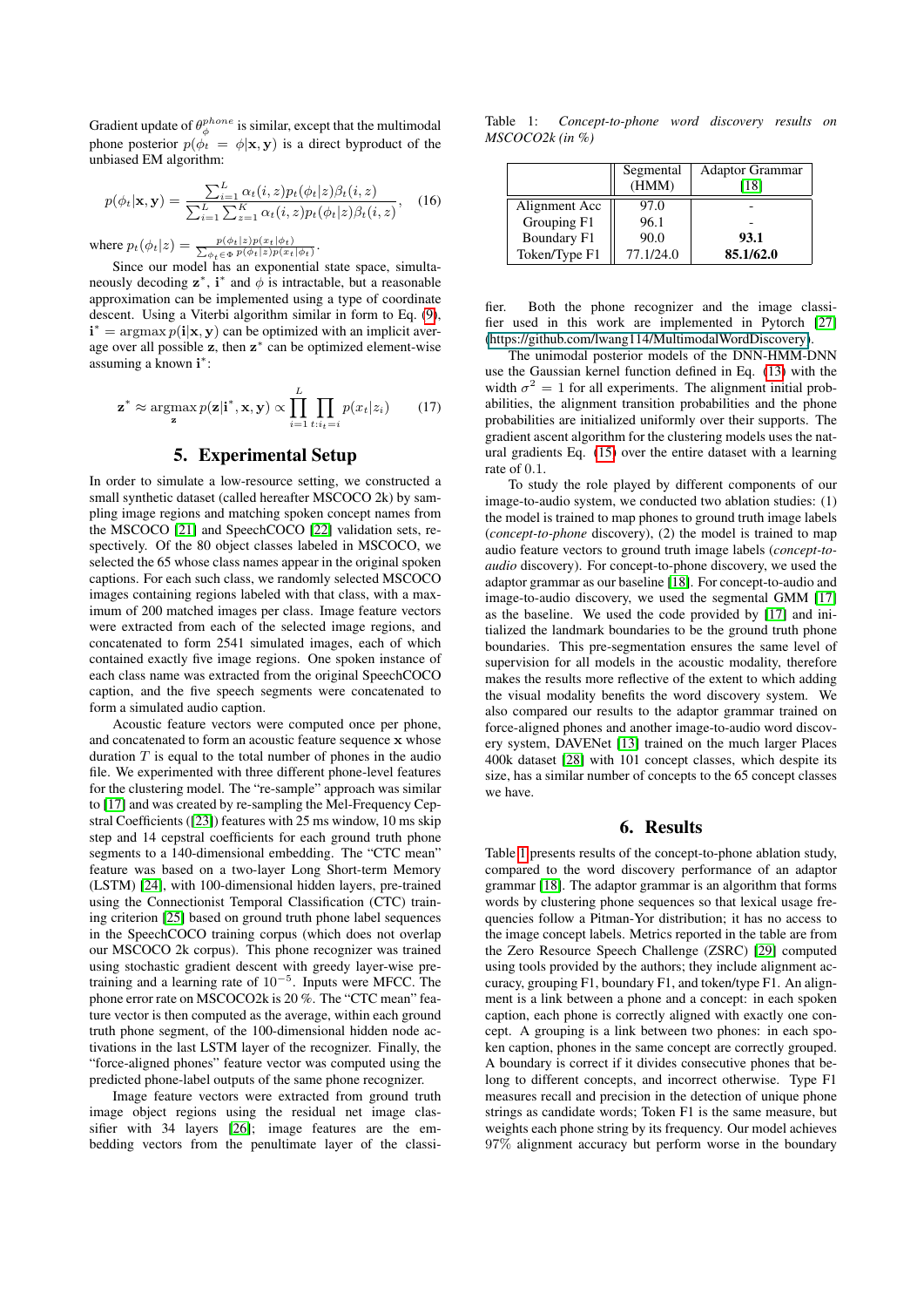<span id="page-3-0"></span>Table 2: *Concept-to-audio word discovery results on MSCOCO 2k (in %)*

| BF1 - Boundary F1 |           | TF1 - Token/Type F1 |                             |                         |
|-------------------|-----------|---------------------|-----------------------------|-------------------------|
|                   | Re-sample | <b>CTC</b><br>Mean  | Force-<br>Aligned<br>Phones | Segmental<br><b>GMM</b> |
| A                 | 72.9      | 75.2                | 85.3                        |                         |
| GF1               | 54.9      | 61.6                | 68.6                        | 25.2                    |
| BF1               | 43.2      | 47.2                | 55.8                        | 43.7                    |
| TF1               | 17.1/4.3  | 12.2/1.2            | 32.7/5.2                    | 11.6/3.3                |

A - Alignment Accuracy GF1 - Grouping F1

and token/type F1 score than the adaptor grammar, suggesting that the assignment of tokens to types is improved by imposing a Pitman-Yor prior. Indeed, the reason for the large discrepancy between the token and type F1 score for our models is not because of an imbalanced dataset (the class distribution of MSCOCO2k is uniform), but because of the within-class variability of the phone strings discovered by our models. Due to a lack of word-level contextual information, we found that the incorrect 3% of the alignment creates 700 additional incorrectly discovered word classes, which drag down the type precision of our model.

Concept-to-audio word discovery results are shown in Table [2.](#page-3-0) In this case, we compare our models with the audio-only segmental GMM [\[17\]](#page-4-16) approach. Consistent with the conceptto-phone word discovery results, the multimodal models consistently perform better in the grouping F1 scores. Further, the multimodal model also generally performs better in the boundary and token F1 scores than the audio-only segmental GMM baseline, suggesting that the visual modality increases the robustness of the model to acoustic variability. Among different multimodal models, the discrete force-aligned phone features perform better than the continuous re-sampled and CTC-mean features, suggesting that the continuous features tend to have a higher signal-to-noise ratio than the discrete labels for our dataset. Comparing the fully unsupervised re-sampled acoustic embedding feature with the CTC-mean feature, we observe that the re-sampled feature has better token and type F1, worse grouping F1, and comparable alignment and boundary scores. This result might be interpreted to mean that the CTC pretraining improves its ability to identify grouping, but provides no information that improves alignment or token/type discovery: our proposed multimodal alignment is apparently sufficient supervision for token/type discovery, even without using pretrained acoustic features.

Finally, the end-to-end word discovery result using image and acoustic features are shown in Table [3.](#page-3-1) This table includes three new measures: cluster purity (the percentage of acoustic feature vectors assigned to each discovered word type whose ground-truth label matches the majority), coverage (the percentage of ground truth phones that are chosen by the system for alignment to any acoustic feature vector), and average length (of discovered word tokens). Baselines are the adaptor grammar, which sees only audio features, and DAVENet [\[13\]](#page-4-12), which sees both audio and images. In this case, for the "Res34+Forced-Aligned" model, we no longer require ground truth phone boundaries; instead, we pass the whole audio caption to our CTC recognizer to obtain the force-aligned phone transcripts. For the clustering performance, we can see that our model generates slightly lower-quality clusters but achieves better cover-

<span id="page-3-1"></span>Table 3: *Image-to-audio word discovery results on MSCOCO 2k (in %)*

| GF1 - Grouping F1<br>BF1 - Boundary F1<br>TF1 - Token/Type F1 |                               |                                   |                    |                                            |  |  |
|---------------------------------------------------------------|-------------------------------|-----------------------------------|--------------------|--------------------------------------------|--|--|
|                                                               | Res 34<br>+ Force-<br>Aligned | <b>Res</b> 34<br>$+$ CTC-<br>Mean | Adaptor<br>Grammar | <b>DAVENet</b><br>(Places<br>400k)<br>[13] |  |  |
| Accuracy                                                      | 62.4                          | 53.3                              |                    |                                            |  |  |
| Purity                                                        | 46.1                          | 46.1                              |                    | 53                                         |  |  |
| GF1                                                           | 41.1                          | 32.0                              |                    |                                            |  |  |
| BF1                                                           | 48.0                          | 47.3                              | 47.5               |                                            |  |  |
| TF1                                                           | 17/4.3                        | 7.7/3.1                           | 28.2/11.9          |                                            |  |  |
| Coverage                                                      | 87                            | 100                               |                    | 45                                         |  |  |
| Avg. Len<br>$(GT=5.56)$                                       | 6.34                          | 6.35                              | 4.41               |                                            |  |  |

<span id="page-3-2"></span>

Figure 1: *An example of the image-to-audio word discovery result. The inputs of the algorithm are acoustic phone segments and image regions. The ground truth phone labels are not available during training and only shown for clarity. The phone segment and image region with matching color frames are aligned by the models.*

age than DAVENet. Our model generally has trouble learning good hidden representations of the image concepts even when it is able to learn the alignment primarily due to our decoding method, which decodes the alignment by averaging out all the image concepts. As a result, each individual concept variable correlates less well with the true concept of the features. Again the discrete feature leads to better results than the continuous feature. The drop in alignment accuracy from discrete to continuous features is comparable to that observed in Table [2,](#page-3-0) suggesting that the effects of acoustic feature variability (between these two columns) and of visual feature variability (between these two tables) are approximately independent.

An example of the word discovery result is shown on Fig. [1.](#page-3-2) Our models are able to discover words such as "sink" and "couch". But due to a lack of word-level context information, our model tends to oversegment longer words such as "umbrella" and "skateboard" and sometimes confuses between two concepts that share phones such as "umbrella" and "skateboard".

## 7. Conclusion

In this work, we presented a DNN-HMM-DNN hybrid model to learn word units from audio and semantically related images. Our model can be optimized end-to-end efficiently using an exact EM algorithm and achieves better word discovery performance than the audio-only approaches.